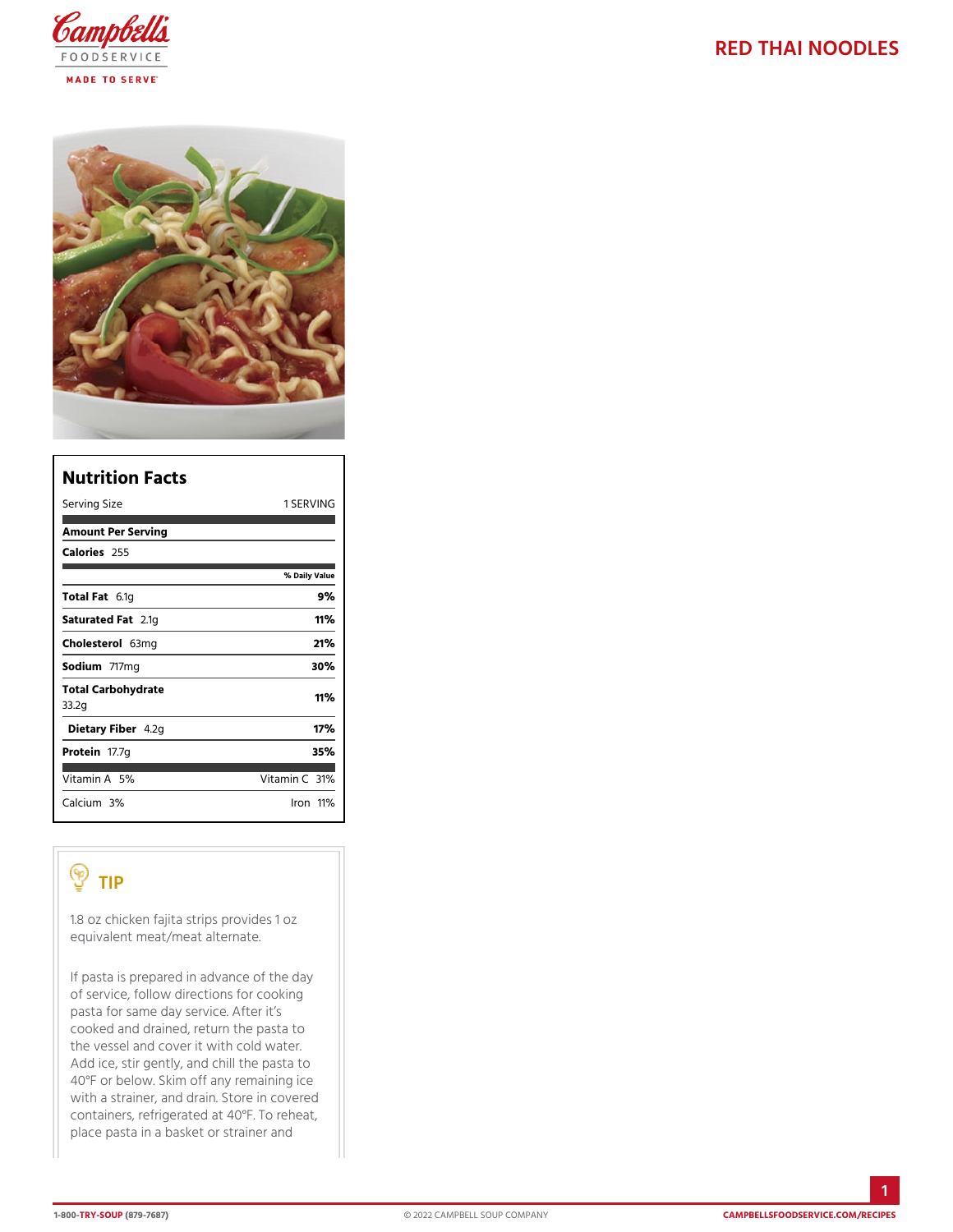plunge into rapidly boiling  $w$ at hold for service at 140°F or hi

Breaking spaghetti in half will easier to portion with a spoodle.

Recipe variation: Substitute u cooked enriched ramen noodle whole grain spaghetti. To make this recipe for  $50$  portions, use  $4$  lb raw n make this recipe for 100 portions ramen noodles. This amount of noodles will contribute 1  $\sigma$   $\mathbb{Z}$  equivalent grain per serving.



Yields 48

EASY

Serving & Size 1 SERVING

Fajita chicken strips, red and g pepper, red curry paste, sweet sauce and whole grain spaghett with Campbell's<sup>®</sup> Healthy Reque Condensed Tomato Soup for an dish packed with flavor.

| <b>INGREDIENTS</b>                                              | WEIGH      | MEASU        |
|-----------------------------------------------------------------|------------|--------------|
| canola oil                                                      |            | $1/4$ cups   |
| onion, diced                                                    |            | 26 oz. 1 qt. |
| garlic, peeled, minced                                          |            | $1/4$ cups   |
| green pepper, julienned                                         |            | 1 lb. 1 qt.  |
| red bell pepper, julienned                                      | $1$ $1b$ . | $1$ qt.      |
| Campbell's® Healthy Request®<br>Condensed Tomat50Sozipea 1000z. |            | 2 cans       |
| water                                                           |            | $2$ qt.      |
| sweet and sour sauce                                            |            | 1 cups       |
| reduced sodium soy sauce                                        |            | 1 cups       |
| red curry paste                                                 |            | 1 cups       |
| aanad ahiakan atrina aaakad Brdhan                              |            |              |

unseasoned chicken strips, cooked, 8 rdben

cooked whole grain spaghetti, broken 23ozhalf 24 cups

2